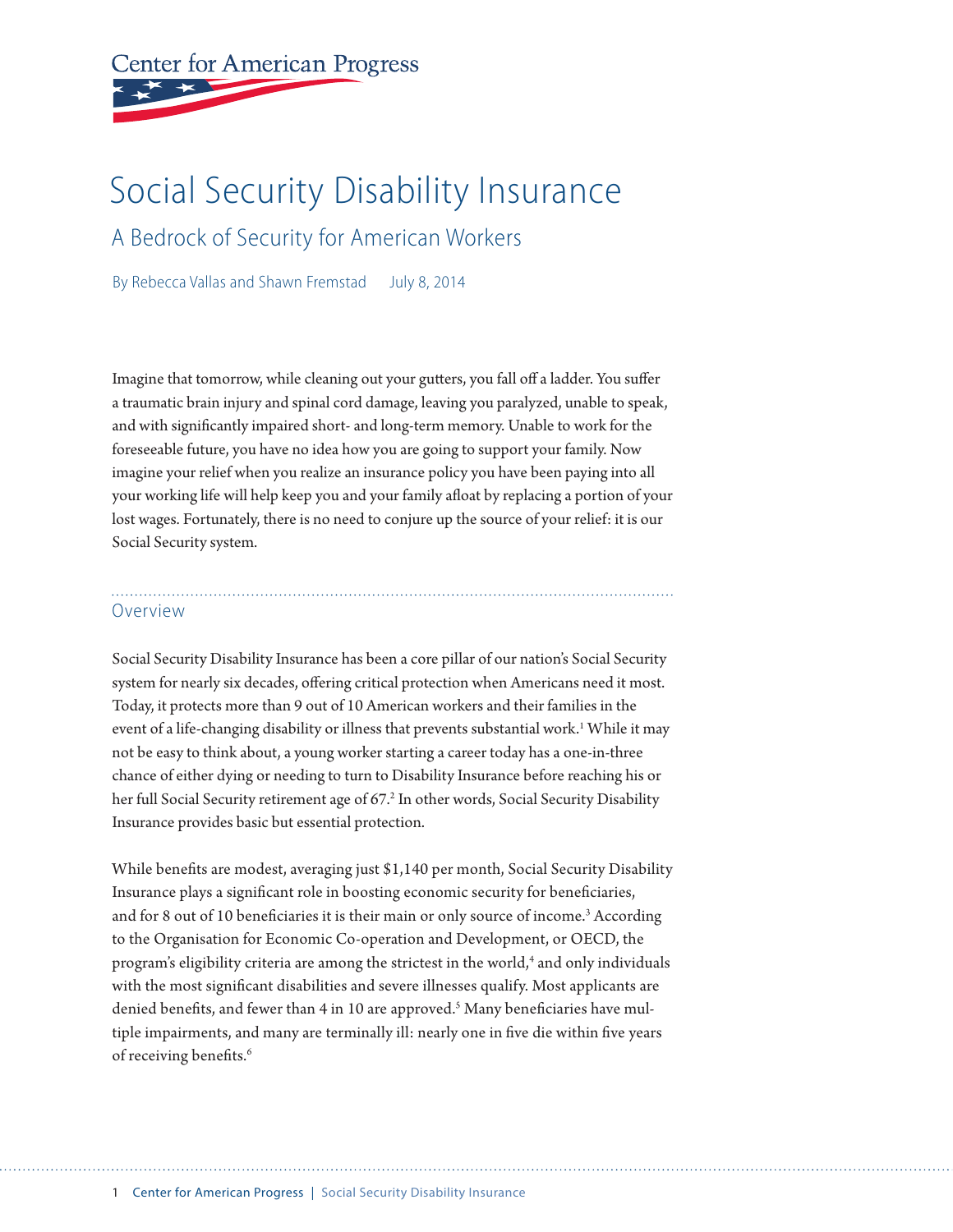As expected, the program has grown in recent years as a result of well-understood demographic and labor-market changes: Baby Boomers aging into their high-disability years, the increase in women's labor-force participation, and population growth. The growth of the program has leveled off and is projected to decline further in the coming years as Baby Boomers retire.7 While the Disability Insurance trust fund currently faces a financing shortfall, rebalancing the two Social Security trust funds will put the entire Social Security system on sound footing until 2033. Rebalancing has served as routine housekeeping to keep both trust funds on sound footing amid demographic shifts and has occurred 11 times in the program's history, about equally in both directions.<sup>8</sup> Several policy options exist to ensure the long-term solvency of the overall Social Security system thereafter.

## Social Security Disability Insurance provides vital protection to nearly all American workers and their families

Social Security was established nearly 80 years ago to ensure "the security of the men, women and children of the nation against the hazards and vicissitudes of life."9 In 1956, the program was expanded to include Disability Insurance in recognition that the private market for long-term disability insurance was failing to provide adequate or affordable protection to workers.<sup>10</sup>

Today, nearly all Americans—91 percent of workers ages 21 to 64—are protected by Social Security Disability Insurance.<sup>11</sup> In all, more than 160 million American workers and their families are protected.<sup>12</sup> About 8.9 million disabled workers—including more than 1 million veterans—receive Disability Insurance benefits, as well as about 157,000 spouses and 1.9 million dependent children of disabled workers.<sup>13</sup>

#### Social Security Disability Insurance is coverage that workers earn

For a young worker with a spouse, two children, and average earnings, the value of the coverage that Disability Insurance provides is equivalent to a \$580,000 insurance policy, and many estimates suggest that the real value of the protection it offers is much higher.<sup>14</sup> Both workers and employers pay for Social Security through payroll tax contributions. Workers currently pay 6.2 percent of the first  $$117,000^{15}$  of their earnings each year, and employers pay the same amount up to the same cap. Of that 6.2 percent, 5.3 percent currently goes to the Old Age and Survivors Insurance, or OASI, trust fund, and 0.9 percent to the Disability Insurance trust fund. Due to the interrelatedness of the Social Security programs, the two funds are typically considered together, although they are technically separate. The portion of payroll tax contributions that goes into each trust fund has changed several times throughout the years to account for demographic shifts and the funds' respective projected solvency.<sup>16</sup>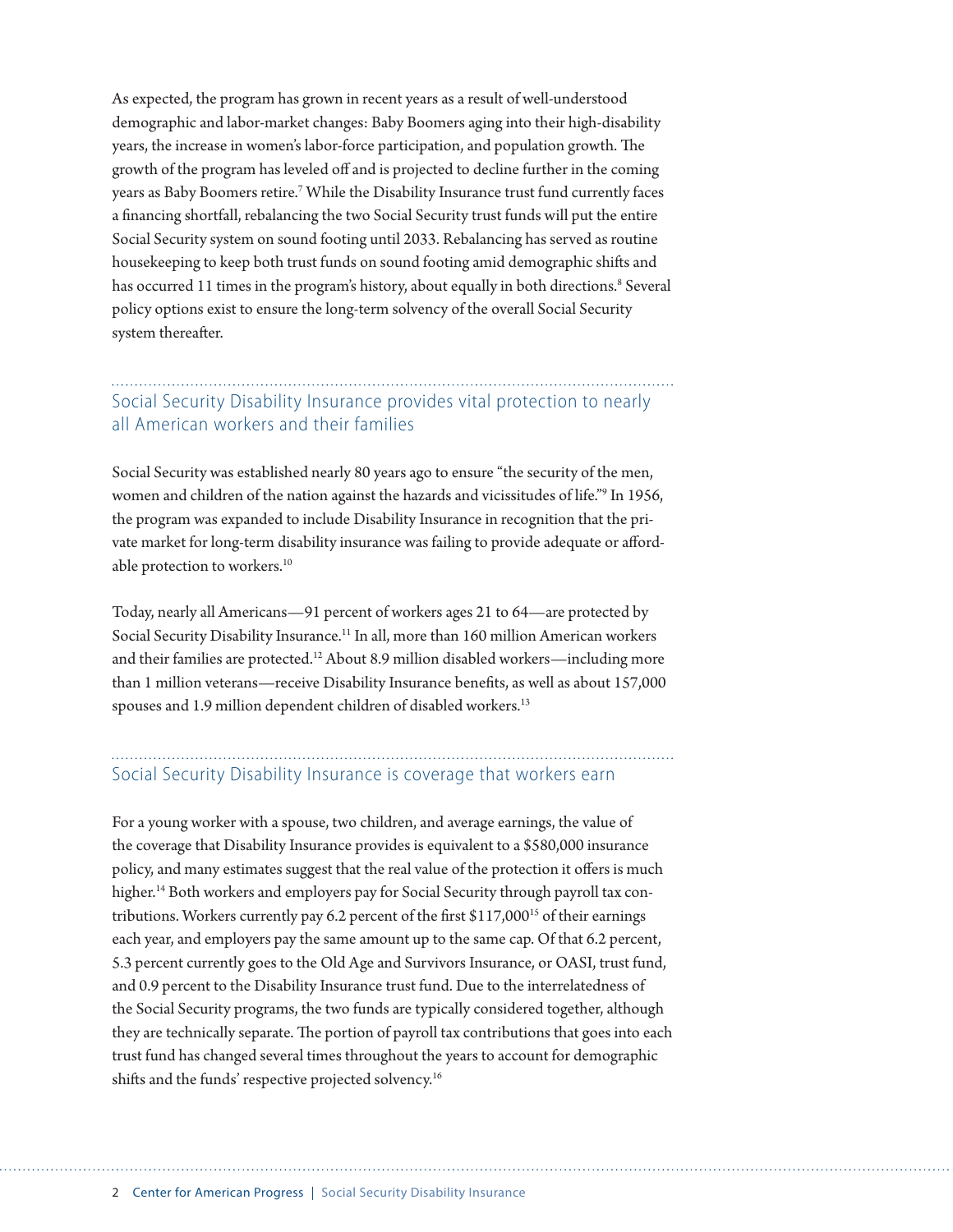#### Benefits are modest but vital to economic security

The amount a qualifying worker receives in benefits is based on his or her prior earnings. Benefits are modest, typically replacing about half or less of a worker's earnings. The average benefit is about \$1,140 per month—not far above the federal poverty line.<sup>17</sup>

For more than 80 percent of beneficiaries, Disability Insurance is their main source of income. For one-third, it is their only source of income.18 Benefits are so modest that many beneficiaries struggle to make ends meet; nearly one in five, or about 1.6 million, disabled-worker beneficiaries live in poverty. But without Disability Insurance, this figure would more than double, and more than 4 million beneficiaries would be poor.<sup>19</sup>

Workers who receive Disability Insurance are also eligible for Medicare after a two-year waiting period.**<sup>20</sup>**

## Social Security Disability Insurance provides protection most of us could never afford on the private market

Just one in three private-sector workers has employer-provided long-term disability insurance, and plans are often less adequate than Social Security.<sup>21</sup> Coverage is especially scarce for low-wage workers—just 7 percent of workers making less than \$12 an hour have employer-provided disability insurance.<sup>22</sup> Workers in industries such as retail, hospitality, and construction are among the least likely to have employer-provided longterm disability coverage, and coverage is highly concentrated among white-collar professions.23 Access is even more limited on the individual market. While it is difficult to compare Disability Insurance with private long-term disability plans given that private plans often exclude certain types of impairments—as well as workers with pre-existing conditions or in high-risk occupations—purchasing a plan of comparable value and adequacy on the individual private market would be unrealistic for most Americans.

"Coverage by private [disability insurance] carriers is certain to be restricted, because disability insurance confronts all the major impediments to widespread, affordable, and actuarially sound private insurance provision: adverse selection, moral hazard, and covariance of risks. … Many insurers write group policies, but they differentiate strongly between groups with high and low risks. Some groups are treated as essentially uninsurable. Where risks are high, prices are high as well. The result is that private disability insurance tends to be available only to those groups who need it least; others are priced out of the market."

Michael Graetz and Jerry Mashaw, noted social insurance experts and coauthors of *True Security*. 24

**Average Social Security Disability Insurance benefit (May 2014)**  \$1,146 per month \$13,752 per year

**Federal poverty line for an individual (2014):**  \$972 per month \$11,670 per year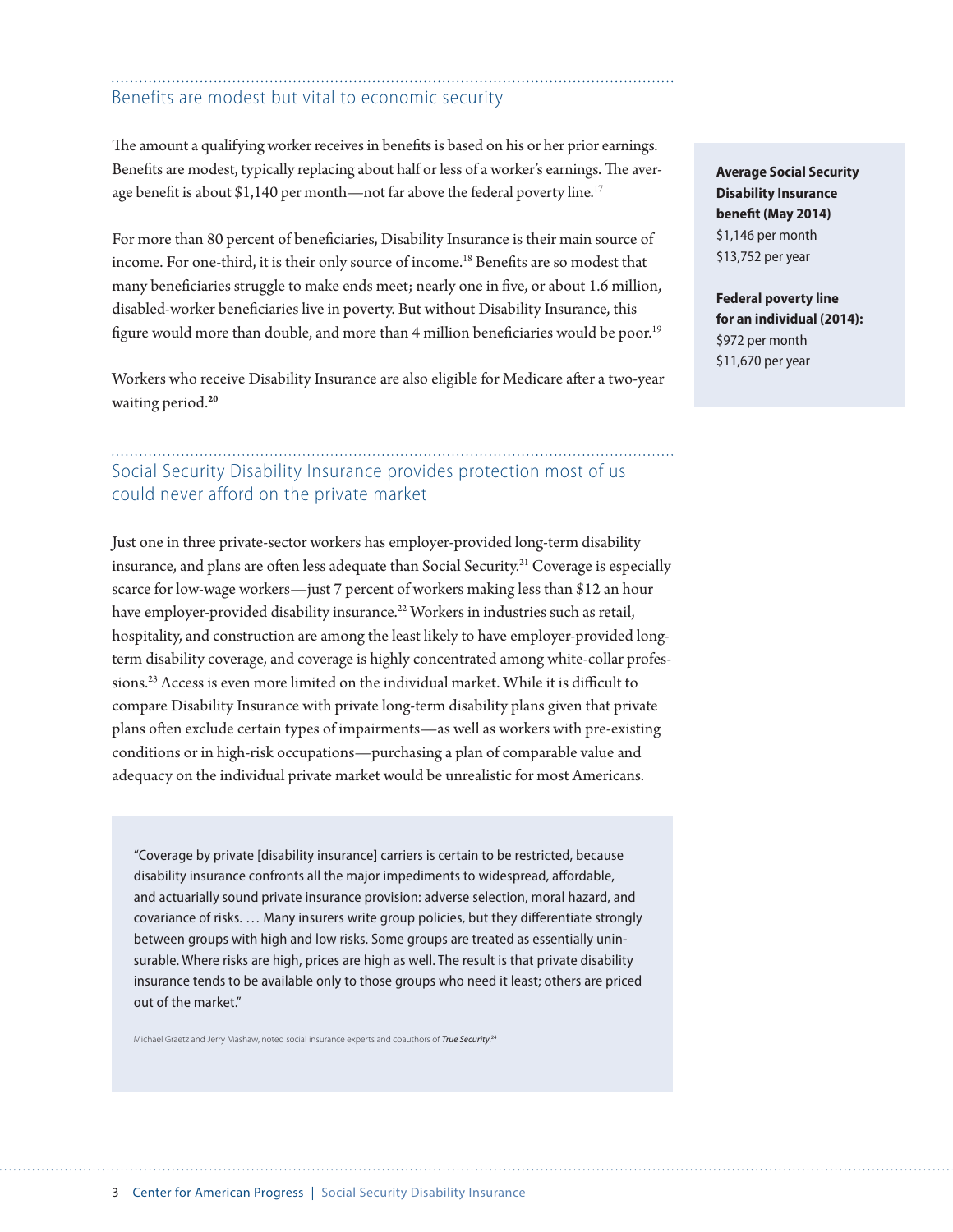## Eligibility criteria are stringent and most applicants are denied

Social Security Disability Insurance is reserved for workers whose disabilities or illnesses are so debilitating that they cannot support themselves through work. Under the Social Security Act, the eligibility standard requires that a disabled worker be "unable to engage in substantial gainful activity"*—*defined as earning \$1,070 per month, for 2014—"by reason of any medically determinable physical or mental impairment which can be expected to result in death or last for a continuous period of not less than 12 months*."*25 In order to meet this rigorous standard, a worker must not only be unable to do his or her past jobs, but also—considering his or her age, education, and experience—any other job that exists in significant numbers in the national economy at a level where he or she could earn even \$270 per week.<sup>26</sup>

A worker must also have earned coverage in order to be protected by Disability Insurance. A worker must have worked at least one-fourth of his or her adult years, including at least 5 of the 10 years before the disability began in order to be "insured."<sup>27</sup>

John spent 40 years building houses. One day, he collapsed on a job site, breaking multiple bones. After healing, he went back to work—until he collapsed again on the job. He was diagnosed with a debilitating heart condition that has left him unable to do even minor repairs on his own home. Social Security Disability Insurance has helped John keep his home out of foreclosure, put food on the table, and afford needed life-sustaining medications.

**Carol** worked for many years as a rare documents conservator at the Library of Congress until she was hit by a car while riding her bike to work. She suffered a severe traumatic brain injury that destroyed her short- and long-term memory and left her unable to do even basic arithmetic with her first-grade son. Social Security Disability Insurance helps Carol, her husband, and their young son afford their mortgage and monthly bills and access the care Carol needs to rebuild her life.

The National Organization of Social Security Claimants' Representatives provided the Center for American Progress with these stories.

Comparing disability benefit systems, the OECD describes the United States—along with South Korea, Japan, and Canada—as having "the most stringent eligibility criteria for a full disability benefit, including the most rigid reference to all jobs available in the labor market."28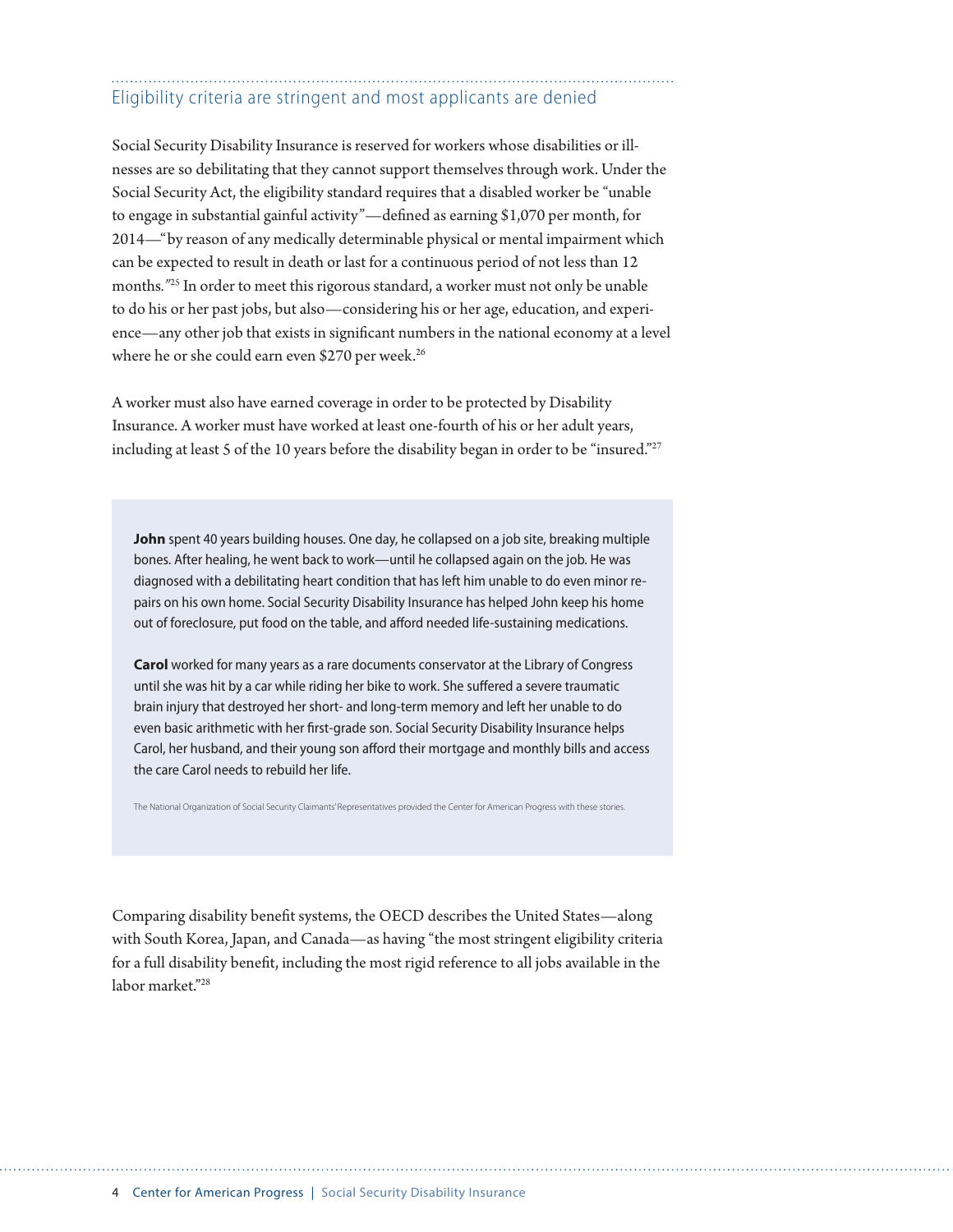In practice, proving medical eligibility for Disability Insurance requires extensive medical evidence from one or more "acceptable medical sources"—licensed physicians, specialists, or other approved medical providers—documenting the applicant's severe impairment, or impairments, and resulting symptoms. Evidence from other providers, such as nurse practitioners or clinical social workers, is not enough to document a worker's medical condition. Statements from friends, loved ones, and the applicant are not considered medical evidence and are not sufficient to establish eligibility.

Most claims for Disability Insurance are denied under this stringent standard. Nearly 80 percent of applicants are denied at the initial level, and fewer than 4 in 10 are approved after all levels of appeal.<sup>29</sup> Underscoring the strictness of the disability standard, thousands of applicants die each year while waiting for benefits.<sup>30</sup> And one in five male and nearly one in six female beneficiaries die within five years of being approved for benefits.31 Disability Insurance beneficiaries have death rates three to six times higher than other people their age.32

## Beneficiaries have a wide range of significant disabilities and debilitating illnesses and many have multiple impairments

Disabled workers who receive Disability Insurance live with a diverse range of severe impairments. The Social Security Administration categorizes beneficiaries according to their "primary diagnosis," or main health condition.<sup>33</sup> As of 2012, the most recent year for which impairment data are available:

- 31.8 percent have a "primary diagnosis" of a mental impairment, including 4.2 percent with intellectual disabilities and 27.6 percent with other types of mental disorders such as schizophrenia, post-traumatic stress disorder, or severe depression.
- 29.8 percent have a musculoskeletal or connective tissue disorder.
- 8.7 percent have a cardiovascular condition such as chronic heart failure.
- 9.3 percent have a disorder of the nervous system, such as cerebral palsy or multiple sclerosis, or a sensory impairment such as deafness or blindness.
- 20.4 percent include workers living with cancers; infectious diseases; injuries; genitourinary impairments such as end stage renal disease; congenital disorders; metabolic and endocrine diseases such as diabetes; diseases of the respiratory system; and diseases of other body systems 34

#### **Social Security's listing of impairments is organized according to 14 body systems**

- Musculoskeletal system
- Special senses and speech
- Respiratory system
- Cardiovascular system
- Digestive system
- Genitourinary impairments
- Hematological disorders
- Skin disorders
- Endocrine disorders
- Congenital disorders that affect multiple body systems
- Neurological disorders
- Mental disorders
- Malignant neoplastic disorders
- Immune system disorders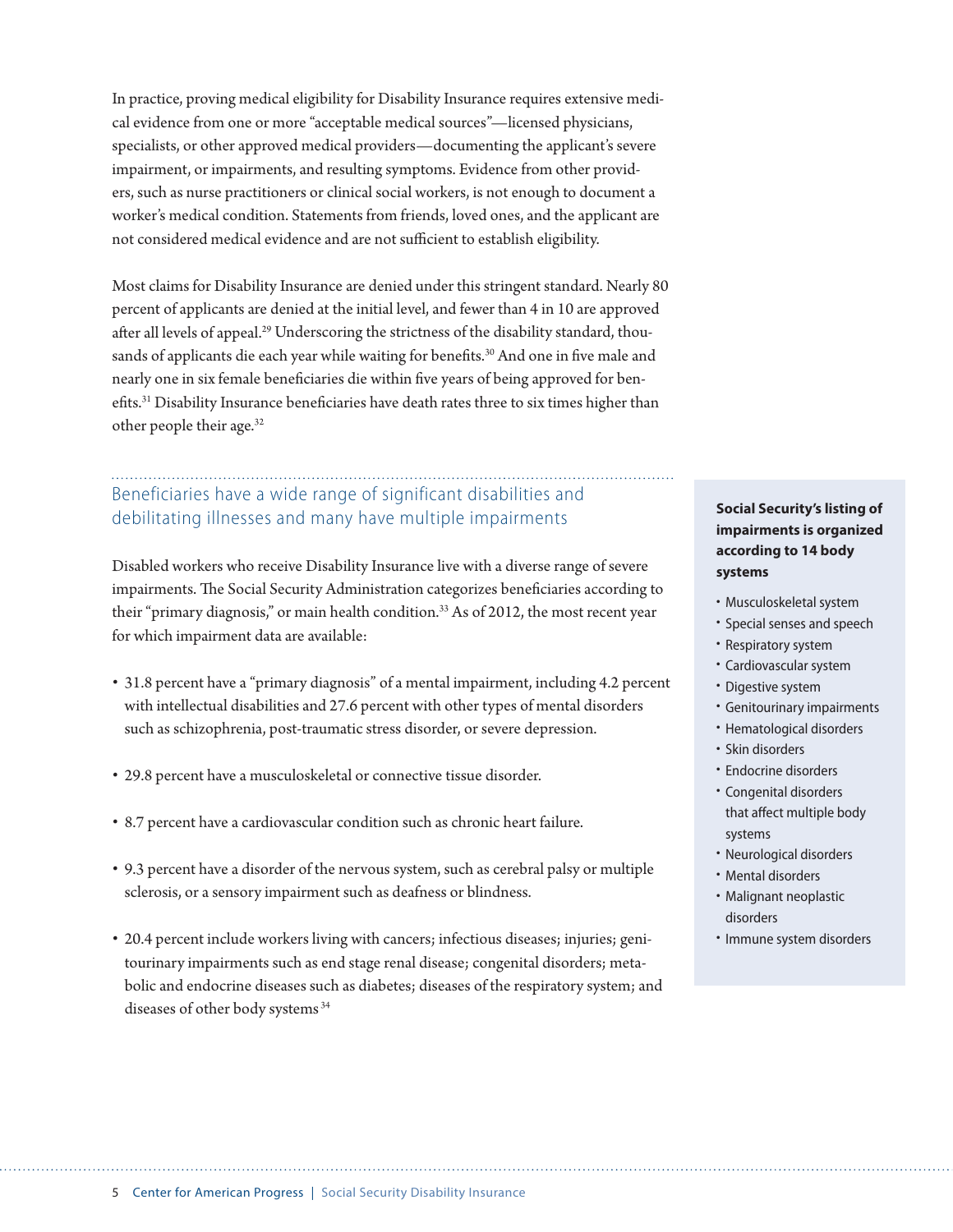A fact not well captured by Social Security's data—given that beneficiaries are categorized by "primary diagnosis"—is that many beneficiaries have multiple serious health conditions. For instance, nearly half of individuals with mental disorders have more than one mental illness, such as major depressive disorder and a severe anxiety disorder.35 Individuals with mental illness are also at greater risk of poor physical health: The two leading causes of death for individuals with mental illness are cardiovascular disease and cancers.<sup>36</sup> Musculoskeletal disorders commonly afflict multiple joints,<sup>37</sup> and individuals with musculoskeletal impairments—typically older workers whose bodies have broken down with age—commonly suffer additional health conditions such as cardiovascular disease, diabetes, and respiratory disease.<sup>38</sup>

The breakdown of impairment categories among Disability Insurance beneficiaries is consistent with global health trends. According to the World Health Organization, the leading causes of disability today in most regions of the world—including the United States—are musculoskeletal impairments and mental disorders.39 The rise in mental impairments around the world is often attributed to increased awareness and reduced stigma of mental illness. And the global rise in musculoskeletal impairments is attributable to the aging of the population both in the United States and around the world since the risk of experiencing musculoskeletal impairments rises sharply with age—as well as to the drop in mortality.<sup>40</sup>

## Most beneficiaries of Disability Insurance are older and had physically demanding occupations

Most beneficiaries of Disability Insurance—7 in 10—are in their 50s and 60s, and the average age is 53. The fact that most beneficiaries are older is unsurprising given that the likelihood of disability increases sharply with age: a worker is twice as likely to experience disability at age 50 than at 40, and twice as likely at 60 than at 50.<sup>41</sup> Before turning to Social Security, most disabled-worker beneficiaries worked at "unskilled" or "semiskilled" physically demanding jobs.<sup>42</sup> About half—53 percent—of disabled workers who receive Disability Insurance have a high school diploma or less.<sup>43</sup> About one-third completed some college, and the remaining 18 percent completed four years of college or have further higher education.<sup>44</sup>

#### **FIGURE 1 The likelihood of receiving Social Security Disability Insurance rises sharply with age**

Social Security Disability Insurance prevalence rates by age range



Source: Melissa M. Favreault, Richard W. Johnson, and Karen E. Smith, "How Important is Social Security to American Workers?" (Washington: Urban Institute, 2013), available at http://www.urban.org/UploadedPDF/412847-how-important-is-social-security.pdf.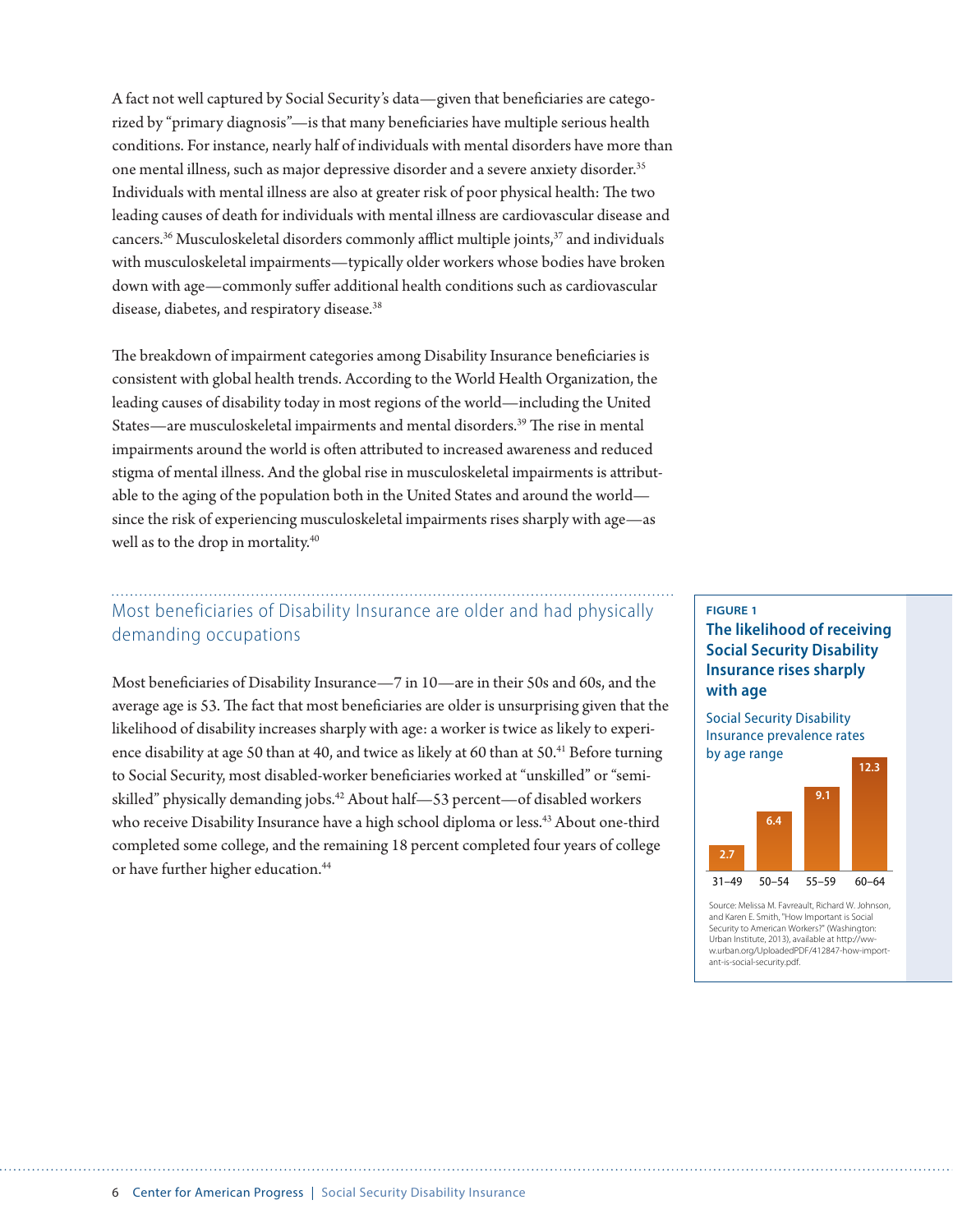## Few beneficiaries are able to support themselves through work

Disability Insurance beneficiaries are permitted to work while receiving benefits. They may earn up to the substantial gainful activity level—\$1,070 per month in 2014—with no effect on their monthly benefits. However, given how strict the Social Security disability standard is, most beneficiaries live with such debilitating impairments and health conditions that they are unable to work at all and most do not have earnings. According to a recent study linking Social Security data and earnings records before the onset of the Great Recession, in 2007, it was found that fewer than one in six, or 15 percent, of beneficiaries had earnings of even \$1,000 during the year.<sup>45</sup> The vast majority of those who worked earned very little, and just 3.9 percent earned more than \$10,000 during the year—hardly enough to support oneself.<sup>46</sup>

Further underscoring the strictness of the Social Security disability standard, even disabled workers who are denied benefits exhibit extremely low work capacity afterward. A recent study of workers denied Disability Insurance benefits found that just one in four were able to earn more than the substantial gainful activity level post-denial.<sup>47</sup>

For those whose conditions improve and who wish to test their capacity to work, Social Security Administration policies include strong work incentives and supports. Beneficiaries whose conditions improve enough that they are able to earn more than the substantial gainful activity level are encouraged to work as much as they are able to and may earn an unlimited amount for up to 12 months without losing a dollar in benefits. Those who work above the substantial gainful activity level for more than 12 months enter a three-year "extended period of eligibility," during which they receive a benefit only in the months in which they earn less the substantial gainful activity level. 48 After the extended period of eligibility ends, if at any point in the next five years their condition worsens and they are not able to continue working above that level, they can return to benefits almost immediately through a process called "expedited reinstatement."49 This process allows them restart their needed benefits without having to repeat the entire, lengthy disability-determination process. These policies are extremely helpful to beneficiaries with episodic symptoms or whose conditions improve over time.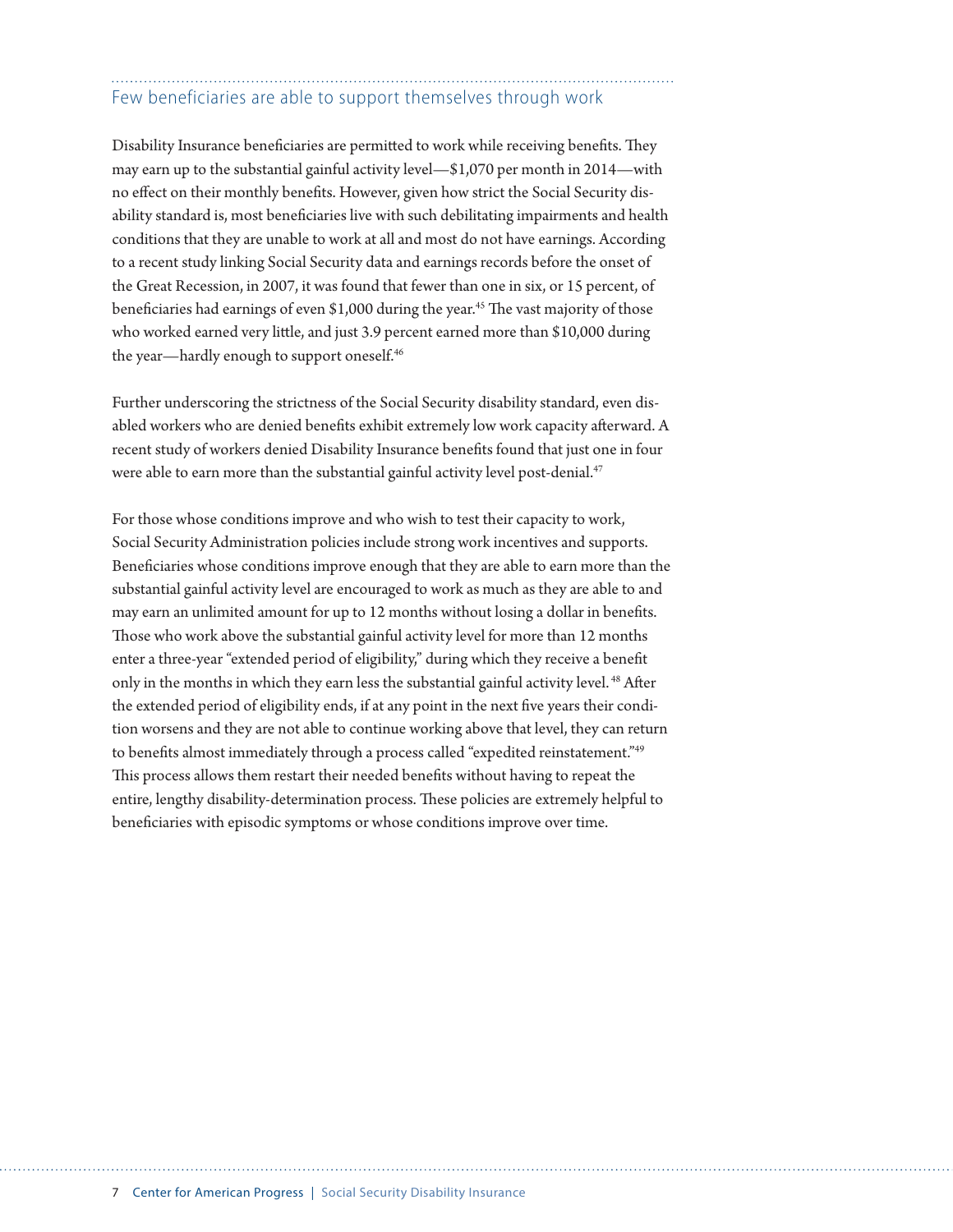#### **How does the United States compare with other countries?**

- The Social Security disability standard is among the strictest in the world. The OECD describes the U.S. disability benefit system, along with those of Canada, Japan, and South Korea, as having "the most stringent eligibility criteria for a full disability benefit, including the most rigid reference to all jobs in the labor market."<sup>50</sup>
- Social Security Disability Insurance benefits are less generous than most other countries' disability benefit programs. With Disability Insurance benefits replacing 42 percent of prior earnings for the median earner, the United States is ranked 30th out of 34 OECD member countries in terms of replacement rates.<sup>51</sup> Many countries' disability benefit programs replace 80 percent or more of prior earnings.<sup>52</sup>
- By international standards, the United States spends comparatively little on disability benefits. In 2009, U.S. spending on Social Security Disability Insurance equaled 0.8 percent of gross domestic product, or GDP—again putting the United States near the bottom at 27th out of 34 OECD member countries in spending on equivalent programs. On average, OECD member countries spend 1.2 percent of GDP on their equivalent programs, and many—such as Denmark (2 percent), the United Kingdom (2.4 percent) and Norway (2.6 percent)—spend significantly more.<sup>53</sup>
- The share of the U.S. working-age population receiving Disability Insurance benefits about 6 percent—is roughly on par with the OECD average of 5.9 percent.<sup>54</sup>
- In drawing international comparisons, it is well worth noting that in addition to more generous disability benefit systems with less rigorous eligibility standards, European nations tend to have universal paid leave policies, more generous health care systems, higher levels of social spending generally, and more regulated labor markets than the United States.<sup>55</sup>

#### Growth is mostly due to demographic changes and is leveling off

As long projected by Social Security's actuaries, the number of workers receiving Social Security Disability Insurance has increased over time, due mostly to demographic and labor-market shifts. According to a recent analysis by Social Security Administration researchers, the growth in the program between 1972 and 2008 is due almost entirely at 90 percent—to the Baby Boomers aging into the high-disability years of their 50s and 60s, the rise in women's labor-force participation, and population growth.<sup>56</sup> Importantly, as Baby Boomers retire, the program's growth has already leveled off and is projected to decline further in the coming years.<sup>57</sup> Due to the importance of these demographic factors, Social Security's actuaries analyze trends in benefit receipt using the "age-sex adjusted disability prevalence rate," which controls for changes in the age and sex distribution of the insured population, as well as population growth. The age-sex adjusted disability prevalence rate was 4.6 percent in 2013 compared to 3.1 percent in 1980.<sup>58</sup>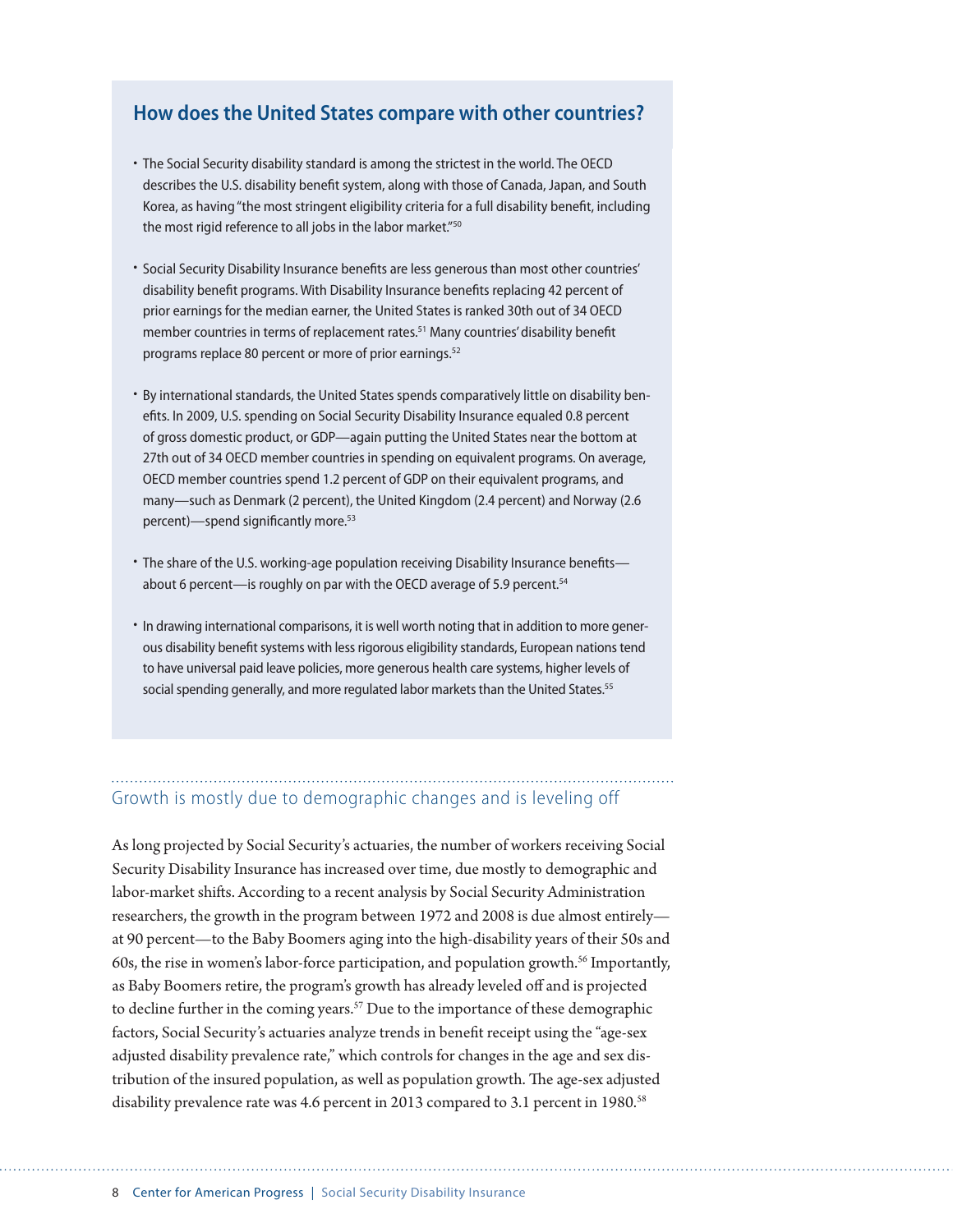Key drivers of the program's growth include:

- **• Aging population:** The risk of disability increases sharply with age. A worker is twice as likely to be disabled at age 50 than at 40, and again twice as likely at age 60 than at 50.59 Born between 1946 and 1964, Baby Boomers have now aged into their highdisability years, driving much of the growth in Disability Insurance.
- **• Increase in women's labor-force participation:** Whereas previous generations of women had not worked enough to be insured in case of disability, women today have essentially caught up with men when it comes to being insured for benefits based on their work history.<sup>60</sup>
- **• Population growth:** The working-age population—ages 20 to 64—has grown significantly, by 43 percent between 1980 and 2013.<sup>61</sup> The Center on Budget and Policy Priorities estimates that population growth alone—even if the population were not aging—would have resulted in an additional 1.25 million beneficiaries in 2013 compared with 1980.<sup>62</sup>
- **• Women's catch-up in rates of receipt:** Just as women have caught up with men in terms of having worked enough to be insured for Disability Insurance, the gender gap in rates of receipt of benefits has closed as well. As recently as 1990, male workers outnumbered female workers by 2-to-1, whereas today, nearly 48 percent of workers receiving Disability Insurance are women.<sup>63</sup>

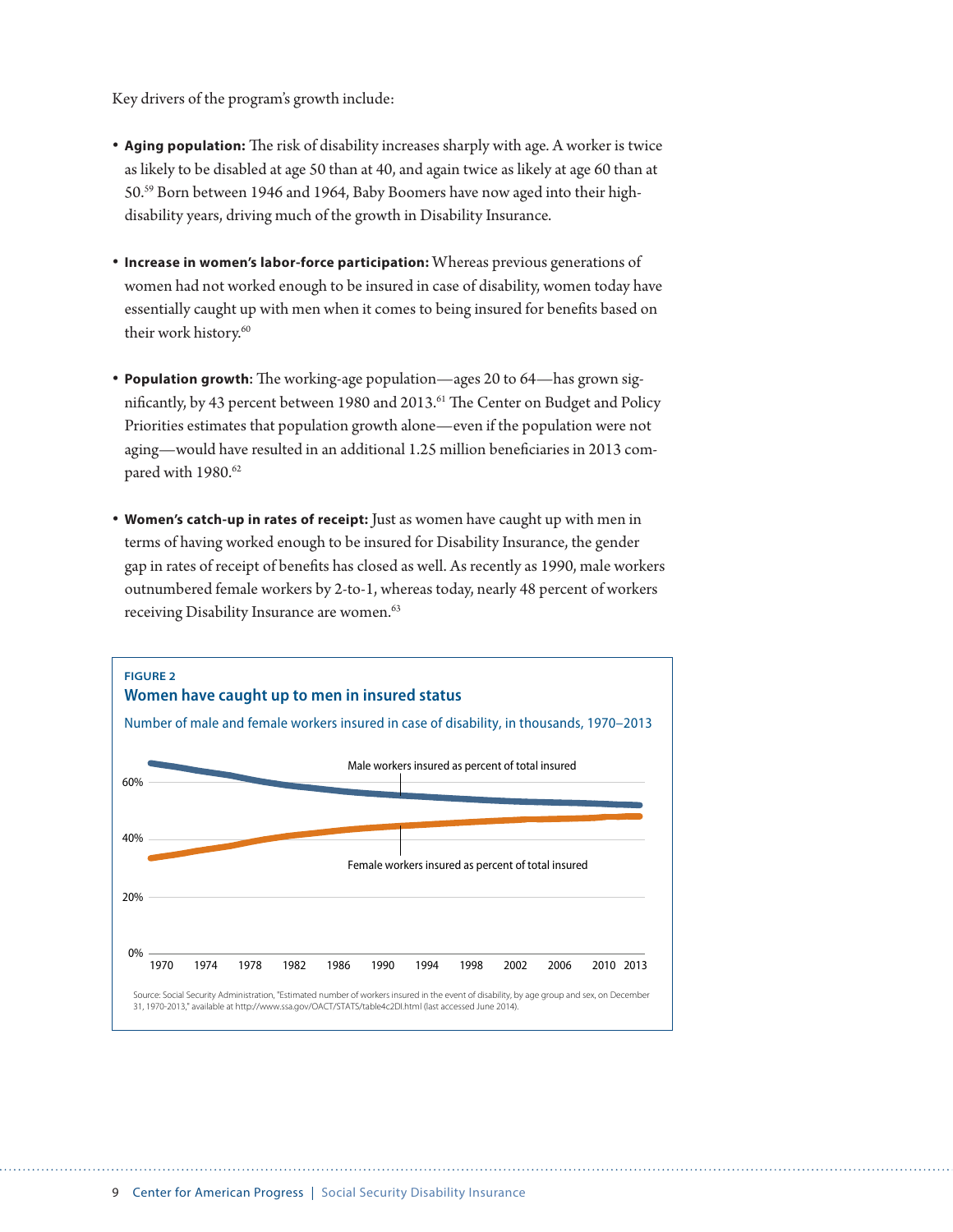**• Increase in Social Security retirement age:** The increase in the Social Security retirement age from 65 to 67 has played a role as well, as disabled workers continue receiving Social Security Disability Insurance for longer before converting to retirement benefits when they reach full retirement age. About 5 percent of Social Security Disability Insurance beneficiaries are ages 65 and 66.<sup>64</sup>

#### **The Great Recession in context**

Social Security's actuaries note that the main effect of the recent economic downturn was lower revenue through payroll tax contributions—not an increase in beneficiaries.<sup>65</sup> While recessions are typically associated with sharp increases in applications for Social Security Disability Insurance, they have a much smaller impact on awards. The most recent downturn was no exception, and Social Security's actuaries estimate that just 5 percent of the program's growth from 1980 to 2010 is due to the recession,<sup>66</sup> likely due to workers with disabilities being disproportionately laid off from employer payrolls when times got tight. It is important to note that while applications increased during the Great Recession, the award rate—the share of applications approved for benefits—declined, $67$  indicating that applicants who did not meet the rigid disability standard were screened out. (see Figure 3) A study by Social Security's watchdog examined the 11 states with the highest unemployment rates and found that award rates had dropped in all of them.<sup>68</sup> Moreover, a recent National Bureau of Economic Research study found "no indication that expiration of unemployment insurance benefits causes Social Security Disability Insurance applications."<sup>69</sup>

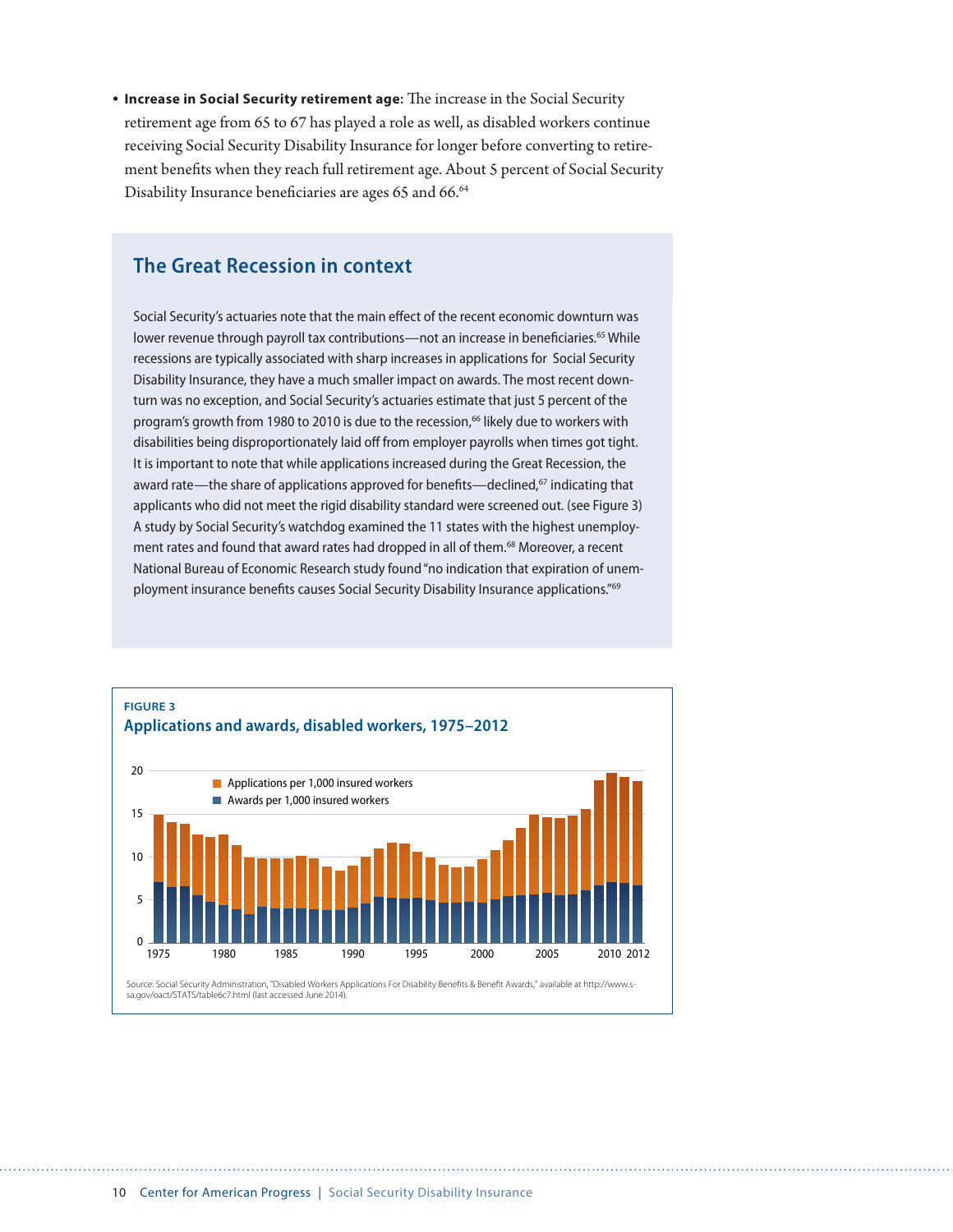## Routine action is needed to address finances

As the Baby Boom generation retires, the growth in Disability Insurance has already leveled off and is projected to decline further.<sup>70</sup> Social Security's actuaries have projected since the mid-1990s that the Disability Insurance trust fund would be able to pay all scheduled benefits until 2016, at which point action would be needed to shore up the fund. Absent needed action, the Disability Insurance trust fund will be able to pay 80 percent of promised benefits after 2016.<sup>71</sup>

While the OASI fund and the Disability Insurance fund are technically separate, they are typically considered together due to the interrelatedness of Social Security's programs. For example, Social Security's programs share the same benefit formula, beneficiaries regularly move between programs,72 and changes to one program—such as raising the retirement age—affect both trust funds. Since Social Security Disability Insurance was established in 1956, Congress has repeatedly, on a bipartisan basis, rebalanced the OASI and Disability Insurance trust funds to keep both on sound footing amid changing demographics. Rebalancing—by reallocating the share of payroll tax contributions that go into each fund—has occurred 11 times over the years, roughly equally in both directions.<sup>73</sup>

Congress has never allowed a drop in scheduled benefits to occur. Congress could again enact a modest, temporary reallocation of the 6.2 percent payroll tax rate between OASI and Disability Insurance to equalize the solvency of the two funds. The reallocation plan outlined by Social Security's chief actuary in the 2013 Trustees Report would ensure that both funds remain fully solvent until 2033.<sup>74</sup> Reallocation would have essentially no impact on the financial health of the overall Social Security system. Under current law, as well as under reallocation, the combined trust funds will be able to pay all scheduled benefits until 2033, after which they will be able to pay about 77 percent of promised benefits.75

#### **TABLE 1**

#### **Office of the Actuary hypothetical reallocation plan from the 2013 Trustees Report**

| <b>Calendar years</b> | <b>Employees and employers each</b> |             |           | Self-employed |             |     |
|-----------------------|-------------------------------------|-------------|-----------|---------------|-------------|-----|
|                       | <b>OASDI</b>                        | <b>OASI</b> | <b>DI</b> | <b>OASDI</b>  | <b>OASI</b> | DI  |
| 2013                  | 6.2                                 | 5.3         | 0.9       | 12.4          | 10.6        | 1.8 |
| $2014 - 15$           | 6.2                                 | 4.8         | 1.4       | 12.4          | 9.6         | 2.8 |
| 2016                  | 6.2                                 | 5.0         | 1.2       | 12.4          | 10.0        | 2.4 |
| $2017 - 19$           | 6.2                                 | 5.1         | 1.1       | 12.4          | 10.2        | 2.2 |
| $2020 - 25$           | 6.2                                 | 5.2         | 1.0       | 12.4          | 10.4        | 2.0 |
| $2026+$               | 6.2                                 | 5.3         | 0.9       | 12.4          | 10.6        | 1.8 |

#### Social Security payroll tax rates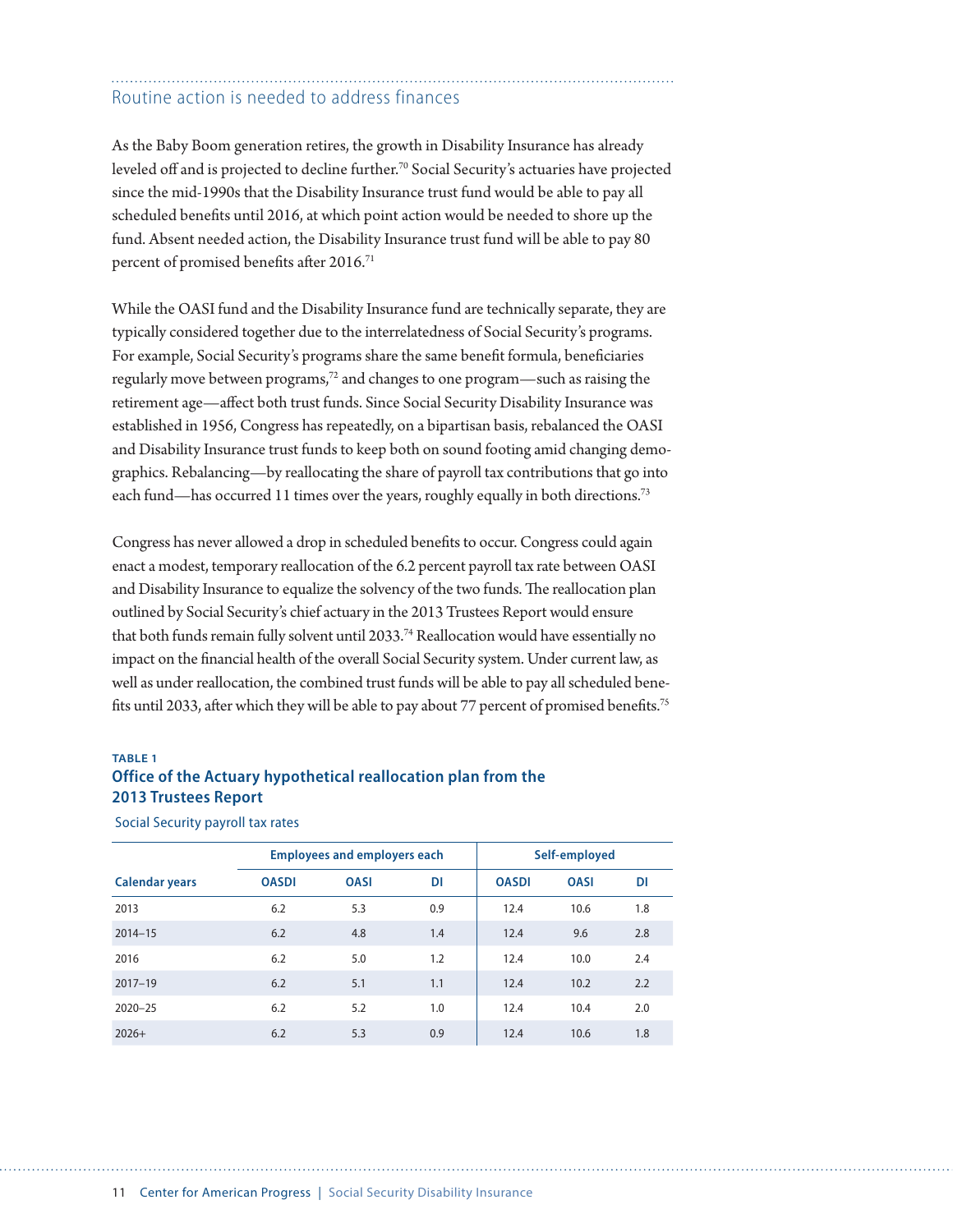While the combined trust funds are set to remain on sound footing for the next two decades, action will be needed sometime during that time period to ensure the long-term solvency of the overall Social Security system. But in the near term, as Secretary of the Treasury Jacob Lew noted in testimony before the Senate Budget Committee, "There is only one solution the technical experts believe can work in the timeframe between now and 2016. And that's a reallocation of the tax rate, as we've done in the past."76

Looking past 2016, there are a number of options for ensuring the long-term solvency of the overall Social Security system without cutting already modest benefits—something that polls consistently confirm most Americans oppose.77 Frequently discussed policy options include modestly increasing the 6.2 percent payroll tax rate that workers and employers each pay and eliminating the cap on earnings that are subject to payroll taxes so that the 5 percent of workers who earn more than the cap would pay into the system all year as other workers do. A recent survey conducted by the nonpartisan National Academy of Social Insurance found overwhelming support for a reform package that includes both of these options while also boosting benefits.78 An array of legislation introduced within the past two years has included variations of these reforms, reflecting their growing popularity.79

#### Conclusion

Social Security Disability Insurance has been a core pillar of our nation's Social Security system for nearly six decades, offering critical protection to nearly all American workers and their families in the event of a life-changing disability or illness. It is a lifeline to millions of Americans, providing critical economic security when it is needed most. Congress has many options to ensure long-term solvency of the overall Social Security system over the next 20 years. In the meantime, rebalancing the OASI and Disability Insurance trust funds—as has been done 11 times in the program's history—would ensure that Social Security is able to pay all promised retirement, disability, and survivor benefits for the next two decades.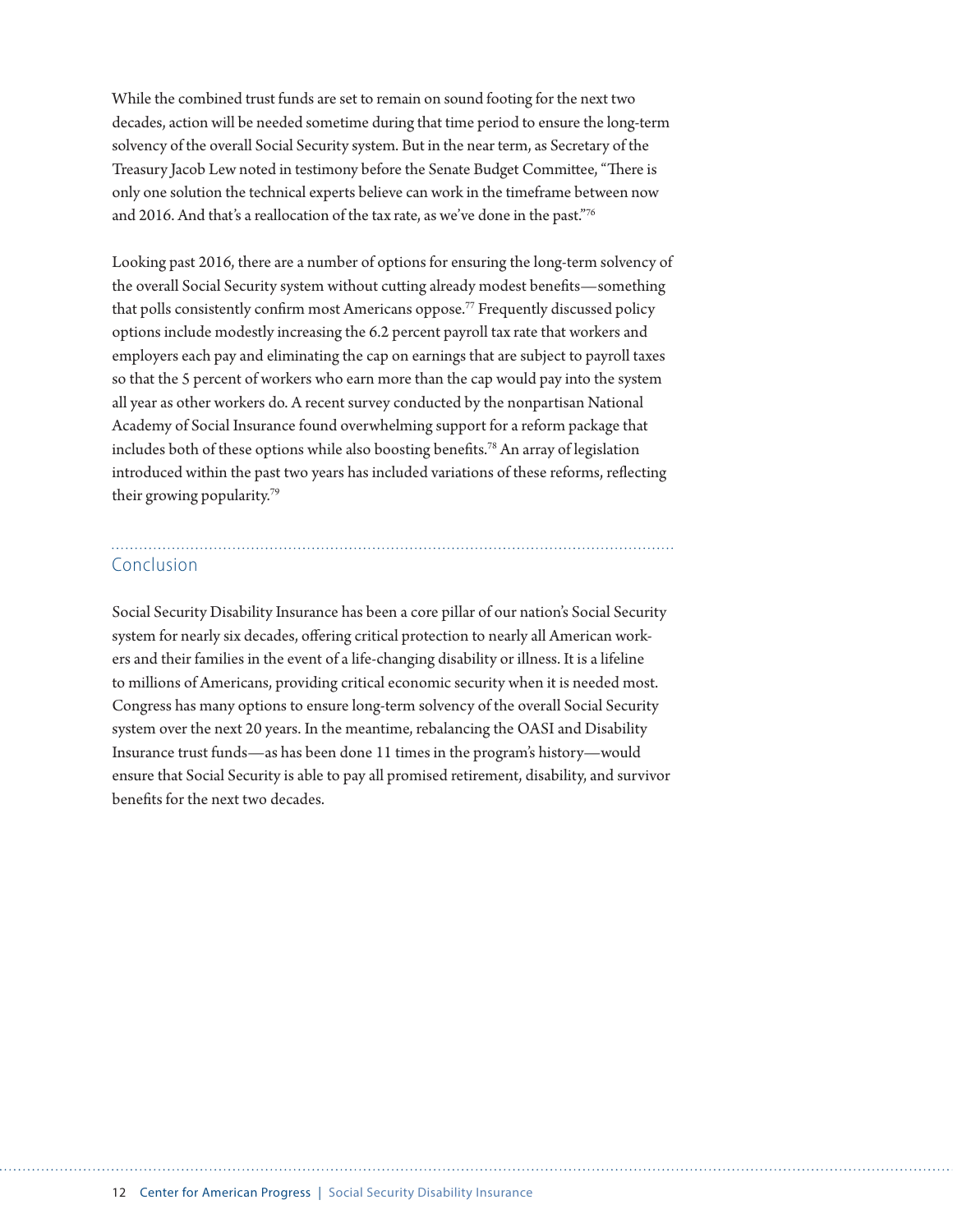#### About the authors

*Rebecca Vallas is the Associate Director of the Poverty to Prosperity Program at the Center for American Progress. Shawn Fremstad is a Senior Fellow at the Center and a senior research associate at the Center for Economic and Policy Research in Washington, D.C.*

#### Endnotes

- 1 U.S. Social Security Administration, "Fact Sheet on the Old-Age, Survivors, And Disability Insurance Program," available at <http://www.ssa.gov/OACT/FACTS/>(last accessed July 2014).
- 2 Social Security actuaries estimate that among women who were 25 years old in 2010, 25.2 percent will become disabled before age 67; among men, 27.3 percent will become disabled. See Robert Baldwin and Sharon Chum, "A Death and Disability Life Table for Insured Workers Born in 1985" (Baltimore: Social Security Administration Office of the Chief Actuary, 2006), available at [http://www.ssa.gov/](http://www.ssa.gov/oact/NOTES/ran6/an2005-6.pdf) [oact/NOTES/ran6/an2005-6.pdf.](http://www.ssa.gov/oact/NOTES/ran6/an2005-6.pdf) In research tracking men between 1968 and 2009, Meyer and Mok found that among men reaching age 50, about 36 percent have been disabled at least once during their working years and 9 percent have begun a "chronic and severe disability." Bruce D. Meyer and Wallace K. C. Mok, "Disability, Earnings, and Consumption." Working Paper. (National Bureau of Economic Research, 2013), available at <http://www.nber.org/papers/w18869>.
- 3 Michelle Stegman Bailey and Jeffrey Hemmeter, "Characteristics of Noninstitutionalized DI and SSI Program Participants, 2010 Update" (Washington: Social Security Administration, 2014), available at [http://www.ssa.gov/](http://www.ssa.gov/policy/docs/rsnotes/rsn2014-02.pdf) [policy/docs/rsnotes/rsn2014-02.pdf](http://www.ssa.gov/policy/docs/rsnotes/rsn2014-02.pdf).
- 4 Organisation for Economic Co-operation and Development, "Sickness, Disability, and Work: Breaking the Barriers: A Synthesis of Findings across OECD Countries" (2010), available at [http://ec.europa.eu/health/mental\\_health/eu\\_compass/](http://ec.europa.eu/health/mental_health/eu_compass/reports_studies/disability_synthesis_2010_en.pdf) [reports\\_studies/disability\\_synthesis\\_2010\\_en.pdf](http://ec.europa.eu/health/mental_health/eu_compass/reports_studies/disability_synthesis_2010_en.pdf).
- 5 The award rate for the period 2006 to 2008 averaged 39.5 percent. It is necessary to look at a multiyear period to ensure that denials still in the appeals process do not distort the rate. See U.S. Social Security Administration, *Annual Statistical Report on the Social Security Disability Insurance Program*, *2012* (2013), table 59, available at [http://www.ssa.](http://www.ssa.gov/policy/docs/statcomps/di_asr/2012/sect04.pdf) [gov/policy/docs/statcomps/di\\_asr/2012/sect04.pdf.](http://www.ssa.gov/policy/docs/statcomps/di_asr/2012/sect04.pdf)
- 6 U.S. Social Security Administration, Office of the Chief Actuary, "Death Experience by Select Age and Duration," Table 13, available at http://www.ssa.gov/OACT/NOTES/as122/ as122\_DeathTbls.html#1375715
- 7 U.S. Social Security Administration Chief Actuary Stephen Goss, "The Financing Challenges Facing the Social Security Disability Insurance Program," Testimony before the House Committee on Ways and Means, Subcommittee on Social Security, March 14, 2013, available at [http://waysandmeans.](http://waysandmeans.house.gov/uploadedfiles/goss_testimony.pdf) [house.gov/uploadedfiles/goss\\_testimony.pdf](http://waysandmeans.house.gov/uploadedfiles/goss_testimony.pdf).
- 8 On six occasions—three from OASI to DI and three from DI to OASI—Congress has reallocated the share of payroll taxes allocated to the OASI and Disability Insurance trust funds. On an additional five occasions—three from OASI to DI and two from DI to OASI—Congress has enacted reallocation alongside a change in the total payroll tax rate. U.S. Social Security Administration, "Social Security: Summary of the Major Changes in the Cash Benefits Program," available at <http://www.ssa.gov/history/reports/crsleghist2.html>(last accessed July 2014).
- 9 U.S. Social Security Administration, "Presidential Statement on Signing the Social Security Act. August 14, 1935," available at<http://www.ssa.gov/history/fdrstmts.html#signing> (last accessed July 2014).
- 10 In 1948, the Advisory Council on Social Security concluded that "present methods of protection against income loss from permanent and total disability are not adequate. More than 60 life-insurance companies offer such protection, but few individuals purchase it. The cost is high, the terms on which it is sold are restrictive, and most life-insurance companies no longer follow aggressive sales policies with respect to permanent and total disability insurance." 1948 Advisory Council Report, *Recommendations for Social Security Legislation: The Reports of the Advisory Council on Social Security to the Senate Committee on Finance* (Government Printing Office, 1949), p. 69, available at [http://www.ssa.](http://www.ssa.gov/history/pdf/48advise6.pdf) [gov/history/pdf/48advise6.pdf](http://www.ssa.gov/history/pdf/48advise6.pdf).
- 11 U.S. Social Security Administration, "Fact Sheet on the Old-Age, Survivors, And Disability Insurance Program."

12 Ibid.

- 13 Ibid. For veterans figure, see Bailey and Hemmeter, "Characteristics of Noninstitutionalized DI and SSI Program Participants, 2010 Update."
- 14 Value of Social Security Disability Insurance benefits is for a hypothetical worker with median earnings, who becomes disabled at age 30. It includes \$405,000 in Disability Insurance payments and \$178,000 in OASI payments once the worker converts to Social Security retirement benefits. Social Security Administration, SSA, "The Insurance Value of Potential Survivor and Disability Benefits for an Illustrative Worker," Memorandum from Michael Clingman and others, Actuaries, to Alice H. Wade, Deputy Chief Actuary, September 27, 2012. Many experts estimate that the insurance value is greater than the actuarial value because Social Security benefits are adjusted for inflation and cost-of-living, unlike the benefits paid out by most private plans. See Martin R. Holmer, "The Value of Social Security Disability Insurance" (Washington: AARP, 2001), available at [http://assets.aarp.org/rgcenter/econ/2001\\_09\\_ssdi.](http://assets.aarp.org/rgcenter/econ/2001_09_ssdi.pdf) [pdf](http://assets.aarp.org/rgcenter/econ/2001_09_ssdi.pdf); Dean Baker, "The Full Returns from Social Security" (Washington: Economic Policy Institute, 1998), available at [http://72.32.39.237:8080/Plone/publications/pdfs/pb50/](http://72.32.39.237:8080/Plone/publications/pdfs/pb50/Baker-FullReturns.pdf) [Baker-FullReturns.pdf.](http://72.32.39.237:8080/Plone/publications/pdfs/pb50/Baker-FullReturns.pdf)
- 15 The payroll tax cap is adjusted annually. It is \$117,000 for 2014. Social Security Administration, "Contribution and Benefit Base," available at [http://www.ssa.gov/oact/COLA/](http://www.ssa.gov/oact/COLA/cbb.html#Series) [cbb.html#Series](http://www.ssa.gov/oact/COLA/cbb.html#Series).
- 16 U.S. Social Security Administration, "Social Security Tax Rates," available at [http://www.ssa.gov/oact/progdata/oas](http://www.ssa.gov/oact/progdata/oasdiRates.html)[diRates.html](http://www.ssa.gov/oact/progdata/oasdiRates.html) (last accessed July 2014).
- 17 U.S. Social Security Administration, "Number of Social Security recipients at the end of May 2014," available at http://www.ssa.gov/cgi-bin/currentpay.cgi (last accessed July 2014).
- 18 Bailey and Hemmeter, "Characteristics of Noninstitutionalized DI and SSI Program Participants, 2010 Update."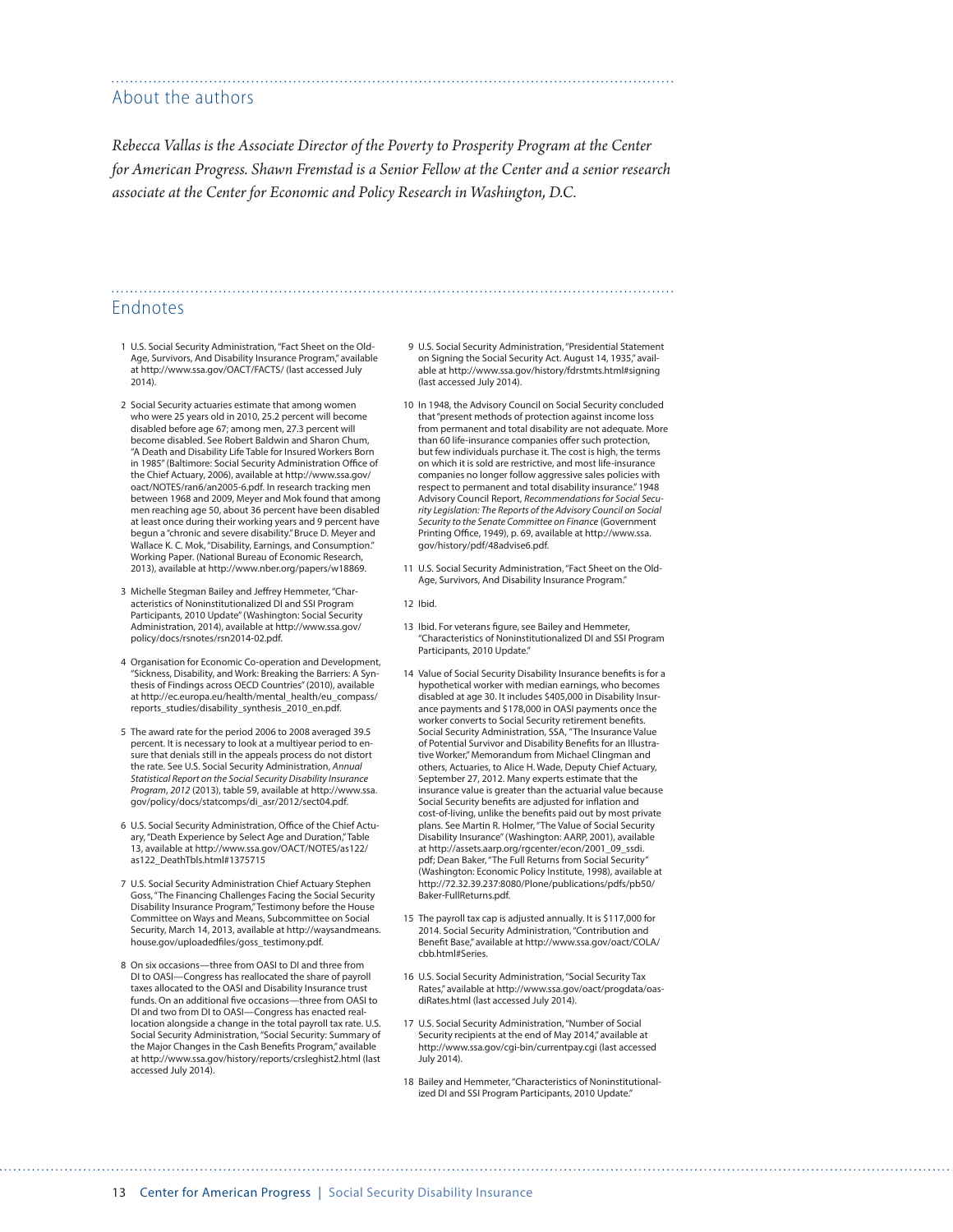19 Authors' calculation based on Ibid.

- 20 There are exceptions to the two-year waiting period for individuals with amyotrophic lateral sclerosis, or ALS, and end-stage renal disease. Beneficiaries with very low incomes and assets may qualify for Medicaid during the two-year waiting period for Medicare.
- 21 Bureau of Labor Statistics, "Table 16. Insurance benefits: Access, participation, and take-up rates, civilian workers, National Compensation Survey, March 2012," available at [http://www.bls.gov/ncs/ebs/benefits/2012/ownership/civil](http://www.bls.gov/ncs/ebs/benefits/2012/ownership/civilian/table12a.htm)[ian/table12a.htm](http://www.bls.gov/ncs/ebs/benefits/2012/ownership/civilian/table12a.htm) (last accessed July 2014).

22 Ibid.

23 Ibid.

- 24 Michael J. Graetz and Jerry L. Mashaw, *True Security: Rethinking American Social Insurance* (New Haven, CT: Yale University Press, 1993) p. 212, pp. 70–73.
- 25 This is the statutory definition of disability set forth in the Social Security Act, 42 U.S.C. 416 (i)(1). Substantial gainful activity is set at a different level for individuals who are blind. For 2014, this amount is \$1,800. Social Security Administration, Substantial Gainful Activity, available at http://www.socialsecurity.gov/oact/cola/sga.html (last accessed July 2014). [http://www.ssa.gov/OP\\_Home/ssact/](http://www.ssa.gov/OP_Home/ssact/title16b/1614.htm) [title16b/1614.htm](http://www.ssa.gov/OP_Home/ssact/title16b/1614.htm).
- 26 *Code of Federal Regulations,* title 20, sec. 416 (960).
- 27 National Academy of Social Insurance, "What is Social Security Disability Insurance?", available at [http://www.nasi.org/](http://www.nasi.org/learn/socialsecurity/disability-insurance) [learn/socialsecurity/disability-insurance](http://www.nasi.org/learn/socialsecurity/disability-insurance) (last accessed May 2013).
- 28 Organisation for Economic Co-operation and Development, "Sickness, Disability, and Work: Breaking the Barriers: A Synthesis of Findings across OECD Countries."
- 29 U.S. Social Security Administration, *Annual Statistical Report on the Social Security Disability Insurance Program*, *2012* (2013), table 59.
- 30 Estimates range as to how many claimants die while awaiting benefits. A 2008 CBS News investigation reported that "over the last two years, at least 16,000 people fighting for disability benefits died while awaiting a decision." CBS News, "Disabled and Waiting," January 14, 2008, available at [http://](http://www.cbsnews.com/news/disabled-and-waiting/) [www.cbsnews.com/news/disabled-and-waiting/.](http://www.cbsnews.com/news/disabled-and-waiting/) The *Wall Street Journal* reported in a 2011 article that 15,043 claimants died during the application process between 2005 and 2011. Damien Paletta and Dionne Searcey, "Growing Case Backlog Leaves the Terminally Ill Waiting," *Wall Street Journal*, December 28, 2011, available at [http://online.wsj.](http://online.wsj.com/news/articles/SB10001424052970204296804577121401602777764?KEYWORDS=social+security&mg=reno64-wsj&url=http://online.wsj.com/article/SB10001424052970204296804577121401602777764.html%3FKEYWORDS%3Dsocial%2Bsecurity) [com/news/articles/SB10001424052970204296804577121](http://online.wsj.com/news/articles/SB10001424052970204296804577121401602777764?KEYWORDS=social+security&mg=reno64-wsj&url=http://online.wsj.com/article/SB10001424052970204296804577121401602777764.html%3FKEYWORDS%3Dsocial%2Bsecurity) [401602777764?KEYWORDS=social+security&mg=reno64](http://online.wsj.com/news/articles/SB10001424052970204296804577121401602777764?KEYWORDS=social+security&mg=reno64-wsj&url=http://online.wsj.com/article/SB10001424052970204296804577121401602777764.html%3FKEYWORDS%3Dsocial%2Bsecurity) [wsj&url=http://online.wsj.com/article/SB100014240529702](http://online.wsj.com/news/articles/SB10001424052970204296804577121401602777764?KEYWORDS=social+security&mg=reno64-wsj&url=http://online.wsj.com/article/SB10001424052970204296804577121401602777764.html%3FKEYWORDS%3Dsocial%2Bsecurity) [04296804577121401602777764.html%3FKEYWORDS%3Ds](http://online.wsj.com/news/articles/SB10001424052970204296804577121401602777764?KEYWORDS=social+security&mg=reno64-wsj&url=http://online.wsj.com/article/SB10001424052970204296804577121401602777764.html%3FKEYWORDS%3Dsocial%2Bsecurity) [ocial%2Bsecurity.](http://online.wsj.com/news/articles/SB10001424052970204296804577121401602777764?KEYWORDS=social+security&mg=reno64-wsj&url=http://online.wsj.com/article/SB10001424052970204296804577121401602777764.html%3FKEYWORDS%3Dsocial%2Bsecurity)
- 31 U.S. Social Security Administration, Office of the Chief Actuary, "Death Experience by Select Age and Duration," Table 13; See also Kathy A. Ruffing, "Social Security Disability Insurance Benefits are Vital to Workers with Severe Impairments" (Washington: Center on Budget and Policy Priorities, 2012), available at http://www.cbpp.org/files/8-9-12ss.pdf.
- 32 Kathy Ruffing, "No Surprise: Disability Beneficiaries Experience High Death Rates," Center on Budget and Policy Priori-ties, April 4, 2013, available at [http://www.offthechartsblog.](http://www.offthechartsblog.org/no-surprise-disability-beneficiaries-experience-high-death-rates) [org/no-surprise-disability-beneficiaries-experience-high](http://www.offthechartsblog.org/no-surprise-disability-beneficiaries-experience-high-death-rates)[death-rates.](http://www.offthechartsblog.org/no-surprise-disability-beneficiaries-experience-high-death-rates)
- 33 Table 6 of the Social Security Administration's *Annual Statistical Report on the Social Security Disability Insurance Program* presents data on disabled worker beneficiaries, using their primary diagnosis. U.S. Social Security Administration, *Annual Statistical Report on the Social Security Disability Insurance Program*, *2012* (2013), available at [http://www.ssa.](http://www.ssa.gov/policy/docs/statcomps/di_asr/2012/sect01b.pdf) [gov/policy/docs/statcomps/di\\_asr/2012/sect01b.pdf](http://www.ssa.gov/policy/docs/statcomps/di_asr/2012/sect01b.pdf).
- 34 Ibid.
- 35 Ronald C. Kessler and others, "Prevalence, severity, and comorbidity of 12-month DSM-IV disorders in the National Comorbidity Survey Replication," *Archives of General Psychiatry* 62 (6) (2005): 617–627.
- 36 Joe Parks and others, "Morbidity and Mortality in People with Severe Mental Illness" (Alexandria, VA: National Association of State Mental Health Program Directors, 2006), available at [http://www.nasmhpd.org/docs/publications/MDCdocs/Mor](http://www.nasmhpd.org/docs/publications/MDCdocs/Mortality%20and%20Morbidity%20Final%20Report%208.18.08.pdf)[tality%20and%20Morbidity%20Final%20Report%208.18.08.](http://www.nasmhpd.org/docs/publications/MDCdocs/Mortality%20and%20Morbidity%20Final%20Report%208.18.08.pdf) [pdf;](http://www.nasmhpd.org/docs/publications/MDCdocs/Mortality%20and%20Morbidity%20Final%20Report%208.18.08.pdf) Marion E. Sherman and others, "Analysis of causes of death for all decedents in Ohio with and without mental illness, 2004-2007," *Psychiatry Services* 64 (3) (2013): 245–251, available at<http://www.ncbi.nlm.nih.gov/pubmed/23318767>; Marion E. Sherman and others, "Analyzing excess mortality from cancer among individuals with severe mental illness," *Cancer* 119 (13) (2013): 2469–2476, available at [http://www.](http://www.ncbi.nlm.nih.gov/pubmed/23585241) [ncbi.nlm.nih.gov/pubmed/23585241](http://www.ncbi.nlm.nih.gov/pubmed/23585241).
- 37 Anthony D. Woolf and Bruce Pflager, "Burden of major musculoskeletal conditions," *Bulletin of the World Health Organization* 81 (9) (2003): 646–656, available at [http://www.](http://www.who.int/bulletin/volumes/81/9/Woolf.pdf) [who.int/bulletin/volumes/81/9/Woolf.pdf.](http://www.who.int/bulletin/volumes/81/9/Woolf.pdf)
- 38 See, for example, Morgan Slater, Anthony V. Perrucio, and Elizabeth M. Badley, "Musculoskeletal comorbidities in cardiovascular disease, diabetes and respiratory disease," *BMC Public Health* 11 (77) (2011), available at [http://www.](http://www.medscape.com/viewarticle/739186) [medscape.com/viewarticle/739186](http://www.medscape.com/viewarticle/739186).
- 39 Organisation for Economic Co-operation and Development, "Sickness, Disability, and Work: Breaking the Barriers: A Synthesis of Findings across OECD Countries."
- 40 According to the World Health Organization, declining mortality in wealthy nations such as the United States is accompanied by increased morbidity; in other words, many people are living longer but with more disability. Ibid.
- 41 Ruffing, "Social Security Disability Insurance Benefits are Vital to Workers with Severe Impairments.
- 42 Trapani, Mark & Harkin, Deborah (2011). SSA Occupational and Medical Vocational Claims Review Study: Final Results (for initial level cases), May 2011. [https://www.socialsecu](https://www.socialsecurity.gov/oidap/Documents/PRESENTATION--TRAPANI%20AND%20HARKIN--OIDAP%2005-04-11.pdf)[rity.gov/oidap/Documents/PRESENTATION--TRAPANI%20](https://www.socialsecurity.gov/oidap/Documents/PRESENTATION--TRAPANI%20AND%20HARKIN--OIDAP%2005-04-11.pdf) [AND%20HARKIN--OIDAP%2005-04-11.pdf](https://www.socialsecurity.gov/oidap/Documents/PRESENTATION--TRAPANI%20AND%20HARKIN--OIDAP%2005-04-11.pdf)
- 43 Bailey and Hemmeter, "Characteristics of Noninstitutionalized DI and SSI Program Participants, 2010 Update."

44 Ibid.

45 Arif Mamun and others, "Employment Among Social Security Disability Program Beneficiaries, 1996–2007," *Social Security Bulletin* 71 (3) (2011): 11–34, available at http:// www.ssa.gov/policy/docs/ssb/v71n3/v71n3p11.pdf.

#### 46 Ibid.

- 47 Nicole Maestas, Kathleen J. Mullen, and Alexander Strand, "Does Disability Insurance Receipt Discourage Work? Using Examiner Assignment to Estimate the Causal Effects of SSDI Receipt." Working Paper 2010-241 (University of Michigan Retirement Research Center, 2012), Figure A-2, available at http://www.mrrc.isr.umich.edu/publications/papers/pdf/ wp241.pdf.
- 48 Social Security Disability Insurance beneficiaries remain eligible for Medicare for seven years no matter how much they earn and irrespective of whether they continue to receive cash benefits through Social Security Disability Insurance. See U.S. Social Security Administration, "The Red Book – A Guide to Work Incentives," available at [http://www.ssa.gov/](http://www.ssa.gov/redbook/eng/ssdi-only-employment-supports.htm#a0=3) [redbook/eng/ssdi-only-employment-supports.htm#a0=3](http://www.ssa.gov/redbook/eng/ssdi-only-employment-supports.htm#a0=3) (last accessed July 2014).
- 49 James R. Sheldon, "Expedited Reinstatement of Social Security or SSI Disability Benefits" (Ithaca, NY: Cornell University, 2006), available at http://digitalcommons.ilr.cornell.edu/cgi/ viewcontent.cgi?article=1225&context=edicollect.
- 50 Organisation for Economic Co-operation and Development, "Sickness, Disability, and Work: Breaking the Barriers: A Synthesis of Findings across OECD Countries."
- 51 Organisation for Economic Co-operation and Development, "Social Expenditure - Aggregated data," available at [http://](http://stats.oecd.org/Index.aspx?DataSetCode=SOCX_AGG) [stats.oecd.org/Index.aspx?DataSetCode=SOCX\\_AGG](http://stats.oecd.org/Index.aspx?DataSetCode=SOCX_AGG) (last accessed June 2014); Kathy Ruffing, "Social Security: We're Number…30!", Center on Budget and Policy Priorities, May 11, 2011, available at http://www.offthechartsblog.org/ social-security-we're-number…-30/.